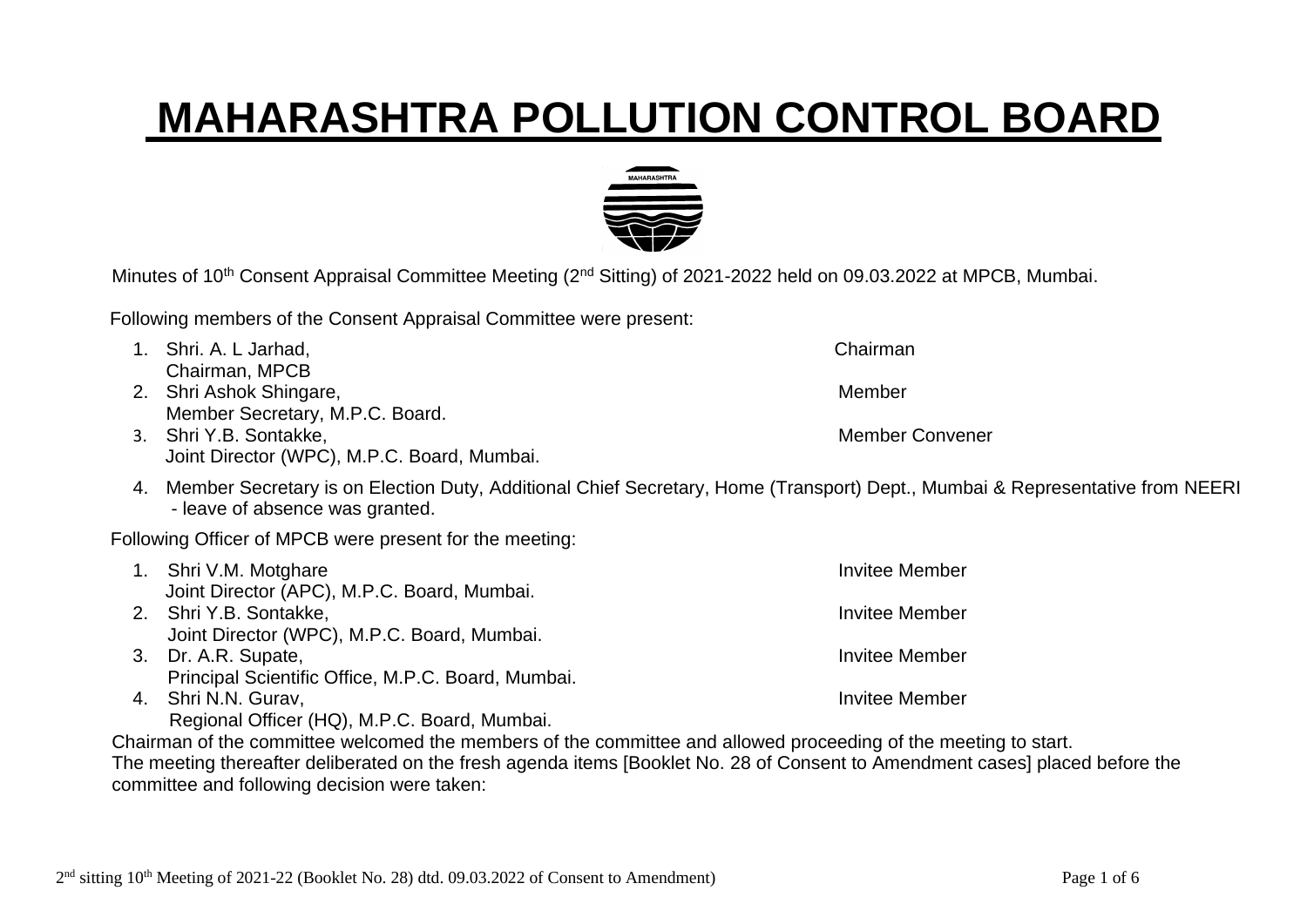| <b>Application</b>                                        | <b>Industry name</b>                                                       | <b>Decision on</b>                         | <b>Consent granted</b> | <b>Remarks / Discussion</b>                                                                                                                                                                                                                                                                                                                                                                                                                                                                                                                                                                                                                                                                                                                                                                                                                                                                                                                                                                                                                                                                                                                                                                                                                                                                                                                                                                                                                                                                                                                                                        |
|-----------------------------------------------------------|----------------------------------------------------------------------------|--------------------------------------------|------------------------|------------------------------------------------------------------------------------------------------------------------------------------------------------------------------------------------------------------------------------------------------------------------------------------------------------------------------------------------------------------------------------------------------------------------------------------------------------------------------------------------------------------------------------------------------------------------------------------------------------------------------------------------------------------------------------------------------------------------------------------------------------------------------------------------------------------------------------------------------------------------------------------------------------------------------------------------------------------------------------------------------------------------------------------------------------------------------------------------------------------------------------------------------------------------------------------------------------------------------------------------------------------------------------------------------------------------------------------------------------------------------------------------------------------------------------------------------------------------------------------------------------------------------------------------------------------------------------|
|                                                           |                                                                            |                                            |                        |                                                                                                                                                                                                                                                                                                                                                                                                                                                                                                                                                                                                                                                                                                                                                                                                                                                                                                                                                                                                                                                                                                                                                                                                                                                                                                                                                                                                                                                                                                                                                                                    |
|                                                           |                                                                            |                                            |                        |                                                                                                                                                                                                                                                                                                                                                                                                                                                                                                                                                                                                                                                                                                                                                                                                                                                                                                                                                                                                                                                                                                                                                                                                                                                                                                                                                                                                                                                                                                                                                                                    |
|                                                           |                                                                            |                                            |                        |                                                                                                                                                                                                                                                                                                                                                                                                                                                                                                                                                                                                                                                                                                                                                                                                                                                                                                                                                                                                                                                                                                                                                                                                                                                                                                                                                                                                                                                                                                                                                                                    |
| MPCB-<br>CONSENT_A<br><b>MMENDMEN</b><br>T-<br>0000005551 | Godrej & Boyce<br>Mfg. Co. Ltd.<br>Vikhroli,<br>Pirojshanagar,<br>Vikhroli | <b>APPROVED</b><br>Amendment in<br>Consent |                        | Committee noted that, PP has applied for applied for<br>amendment in the consent for change in the product<br>quantities the application was discussed to defer the case<br>and call the PP for technical presentation about Consent to<br>operate for the Godrej Prima plant and Change of the<br>production quantities with its pollution load<br>Committee also noted that, PP has made presentation and<br>briefed that Overall production process of the industry with<br>additional product such as Battery Backup units (Alkaline<br>rechargeable battery) and components, Vending machines<br>and components under Godrej Prima. The detailed chart of<br>the products for rearranging the quantities of the products<br>which shows previous total number is reduced from<br>127677732 nos/Year to 102300800 nos/Year<br>(by<br>25376932 nos/Year). Products requiring surface treatment<br>are reduced by number and fabrication products are<br>increased, hence no increase in pollution load.<br>After due deliberation, it was decided to grant of<br>amendment in the consent for change in the product<br>quantities for the following:<br>1. Various types of Safes, Safe deposit Lockers, etc.<br>(Godrej Security Solutions Products) 355400 Nos/Y<br>instead of 355200 Nos/Y<br>2. Nonstandard Plastic moulds, Die castings, Dies &<br>Parts, Press Tools & Parts, Industrial Machines Jigs,<br>Fixtures, Precision components etc. (Godrej Tooling<br>Products) - 250000 Nos./Y instead of 14400 Nos/Y<br>3. Rocket Engines & Major Sub-Assemblies, Parts and |
|                                                           | <b>Unique</b><br><b>Number</b>                                             | and Address<br><b>Booklet No. 28</b>       | grant of consent       | Up to                                                                                                                                                                                                                                                                                                                                                                                                                                                                                                                                                                                                                                                                                                                                                                                                                                                                                                                                                                                                                                                                                                                                                                                                                                                                                                                                                                                                                                                                                                                                                                              |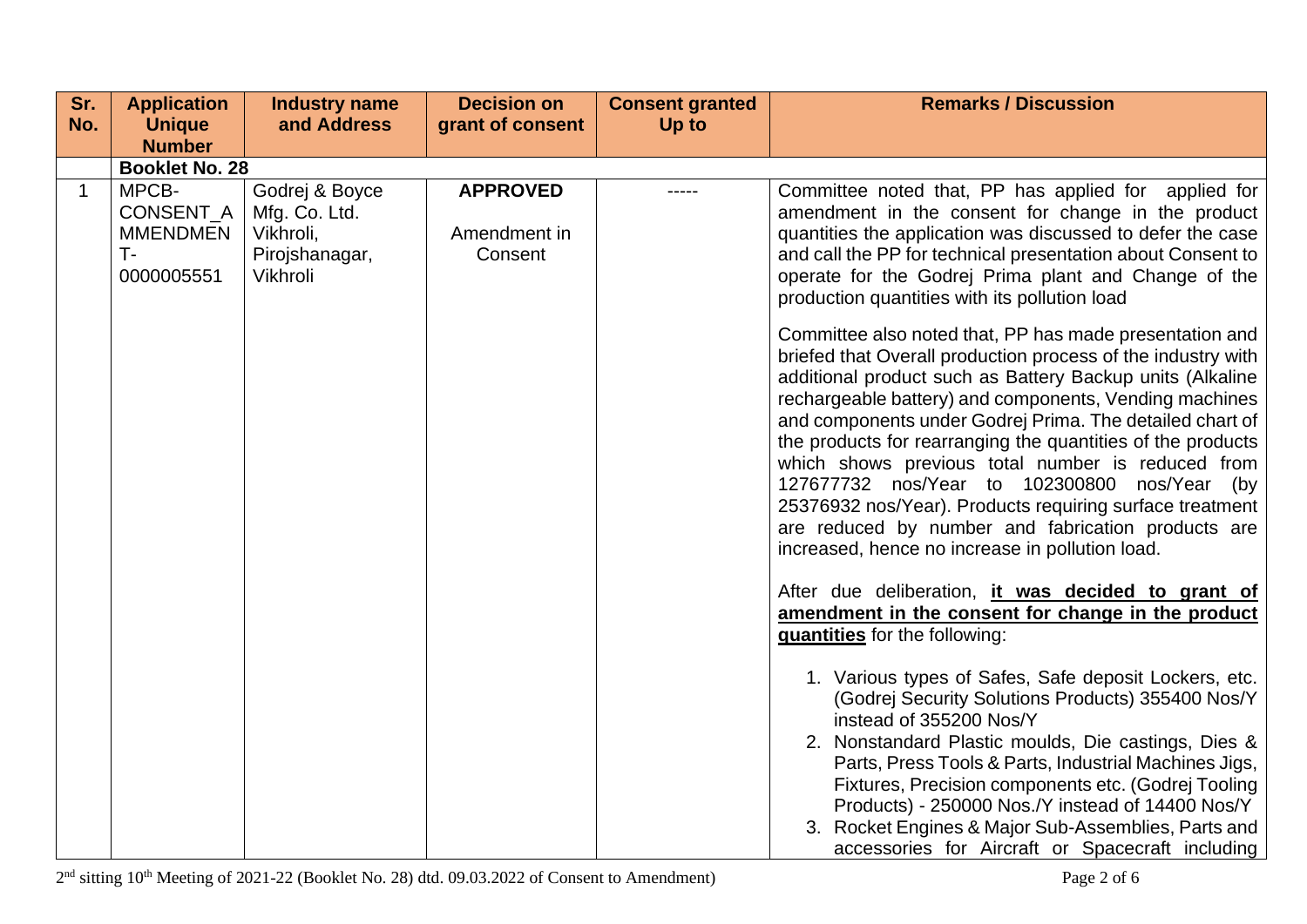| Sr.<br>No. | <b>Application</b><br><b>Unique</b><br><b>Number</b>      | <b>Industry name</b><br>and Address                                                                                                                      | <b>Decision on</b><br>grant of consent                   | <b>Consent granted</b><br>Up to | <b>Remarks / Discussion</b>                                                                                                                                                                                                                                                                                                                                                                                                                                                                                                                                                                       |
|------------|-----------------------------------------------------------|----------------------------------------------------------------------------------------------------------------------------------------------------------|----------------------------------------------------------|---------------------------------|---------------------------------------------------------------------------------------------------------------------------------------------------------------------------------------------------------------------------------------------------------------------------------------------------------------------------------------------------------------------------------------------------------------------------------------------------------------------------------------------------------------------------------------------------------------------------------------------------|
|            |                                                           |                                                                                                                                                          |                                                          |                                 | Navigational,<br>assemblies,<br>Metrological,<br>Geophysical Instruments and Apparatus, Arms &<br>Armaments assembly etc. (Godrej Aerospace<br>Products) - 450000 Nos./Y instead of 375000 Nos/Y<br>4. Battery Backup Units and Components, Vending<br>Machines and Components (Godrej Prima<br>Products) - 475000 Nos./Y, which was not included<br>in the consent.                                                                                                                                                                                                                              |
| 2          | MPCB-<br>CONSENT_A<br><b>MMENDMEN</b><br>T-<br>0000005775 | Indian Oil<br><b>Corporation Limited</b><br>(Marketing<br>Division),<br>Solapur Depot,<br>Pakhani, Near<br>Pakhani Railway<br>Station, Dist.<br>Solapur. | <b>APPROVED</b><br>Amendment in<br>Consent to<br>Operate | ----                            | Committee noted that industry has applied for grant of<br>amendment in Consent to Operate for decrease in storage<br>& handling of HSD from 20,000 KL to 18,150 KL and<br>increase in storage & handling of Motor Spirit from 1250 KL<br>to 3100 KL.<br>Committee also noted that storage & handling of petroleum<br>products is exempted from obtaining EC.<br>After due deliberation it was decided to grant<br>amendment in consent for decrease in storage &<br>handling of HSD from 20,000 KL to 18,150 KL and increase<br>in storage & handling of Motor Spirit from 1250 KL to 3100<br>KL. |
| 3          | MPCB-<br>CONSENT_A<br><b>MMENDMEN</b><br>T-<br>0000006907 | <b>Apar Industries Ltd</b><br>Gen - 18 & 18/1,<br>TTC, MIDC<br>Industrial Area,<br>Rabale, Navi<br>Mumbai.                                               | <b>APPROVED</b><br>Amendment in<br>Consent to<br>Operate |                                 | Committee noted that industry has applied for grant of<br>amendments in Consent vide application UAN Nos.<br>0000006907, 0000006773 & 0000006600 for change in<br>mode of disposal of treated effluent, mode of disposal non-<br>hazardous wastes, treatment of H.W. and inclusion of<br>plastic wastes.                                                                                                                                                                                                                                                                                          |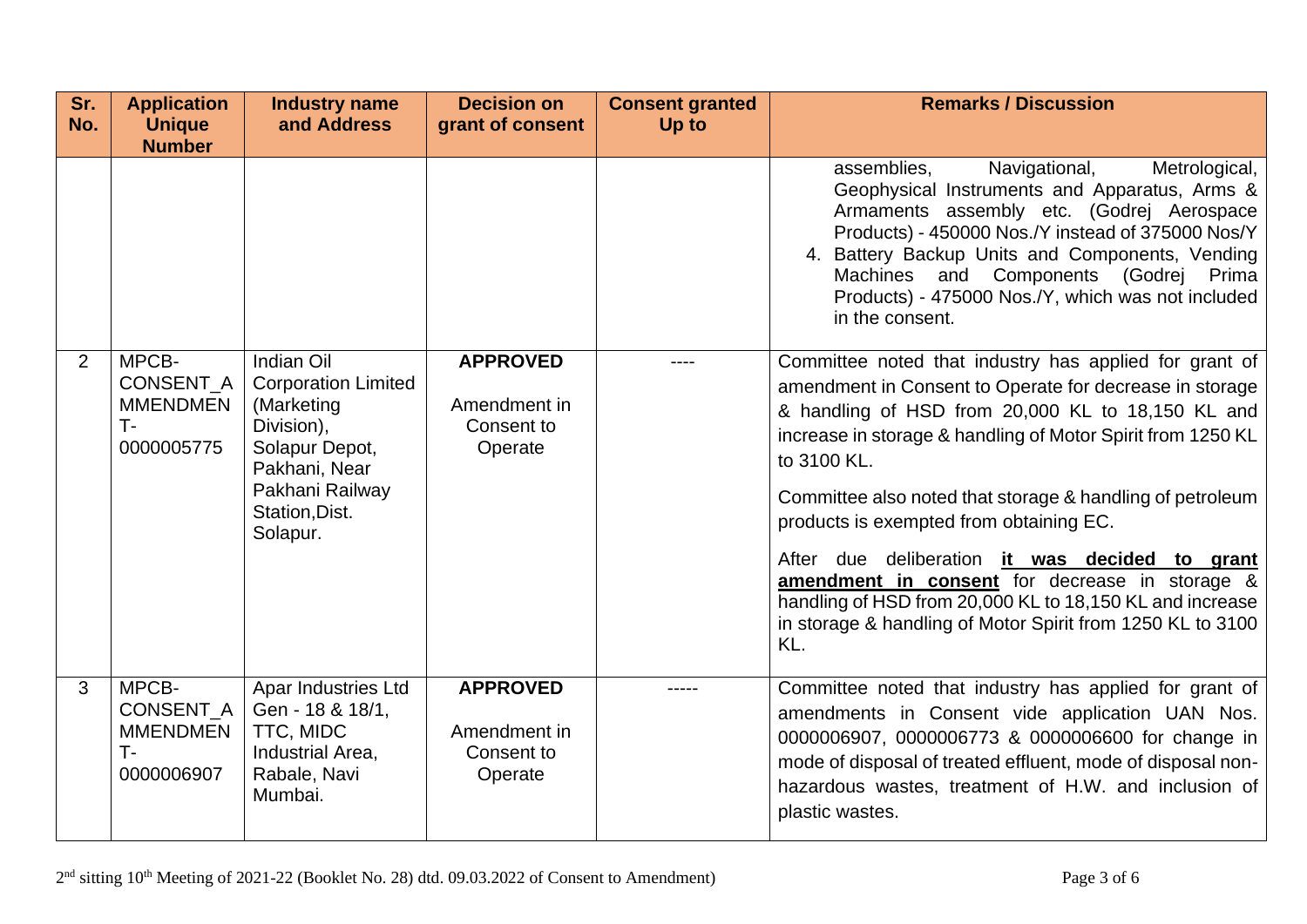| Sr.<br>No. | <b>Application</b><br><b>Unique</b>                          | <b>Industry name</b><br>and Address                                                             | <b>Decision on</b><br>grant of consent                                                                                                      | <b>Consent granted</b><br>Up to | <b>Remarks / Discussion</b>                                                                                                                                                                                                                                                                                                                                                                                                                                                                                                                             |
|------------|--------------------------------------------------------------|-------------------------------------------------------------------------------------------------|---------------------------------------------------------------------------------------------------------------------------------------------|---------------------------------|---------------------------------------------------------------------------------------------------------------------------------------------------------------------------------------------------------------------------------------------------------------------------------------------------------------------------------------------------------------------------------------------------------------------------------------------------------------------------------------------------------------------------------------------------------|
|            | <b>Number</b>                                                |                                                                                                 |                                                                                                                                             |                                 | After due deliberation it was decided to grant<br>amendment in consent for (i) Change in mode of disposal<br>of non-hazardous wastes from "Sale to Auth. Party/<br>Vendor" to "Sale to Scrap Merchant", (ii) change in<br>treatment of H.W. Cat. No. 4.5 i.e. Spent Clay containing<br>oil from "Incineration to "Secured Landfill after oil removal",<br>(iii) inclusion of generation of Plastic waste - 72 MT/A &<br>Plastic Bags of Urea - 11 MT/A.<br>Also, it was decided not to consider the change of disposal<br>path for industrial effluent. |
| 4          | MPCB-<br>CONSENT_A<br><b>MMENDMEN</b><br>T-<br>0000006991    | Ferrero India Pvt<br>Ltd., Plot no F-13,<br>M.I.D.C. Baramati,<br>Tal. Baramati, Dist:<br>Pune  | <b>APPROVED</b><br>Amendment in<br>consent to for<br>correction in plot<br>no., addition of<br>DG set and water<br>consumption<br>quantity. |                                 | Committee noted that PP has applied for amendment in<br>consent for correction in the plot no., change in product<br>name, addition of DG sets and quantity of water<br>consumption.<br>Committee also noted that, PP has obtained consent,<br>which is valid up to 30.06.2026.<br>After due deliberation it was decided to grant<br>amendment in consent for the change in plot no,<br>change in product name addition of DG sets and<br>quantity of water consumption.                                                                                |
| 5          | MPCB-<br>CONSENT_A<br><b>MMENDMEN</b><br>$T -$<br>0000007186 | <b>SUPREME</b><br>PETROCHEM LTD<br>Village - Amdoshi -<br>Wangani, Wakan -<br>Roha Road, Post - | <b>APPROVED</b><br>Amendment in<br>Consent to<br>Operate                                                                                    | 31.08.2024                      | Committee noted that, PP has applied for amendment in<br>renewal of consent to operate granted vide dated<br>22/7/2019 for change in fuel from Furnace Oil to Low<br>Sulphur Heavy Stock (LSHS) and Light Diesel Oil (LDO) as<br>fuels for Heaters & Boilers.                                                                                                                                                                                                                                                                                           |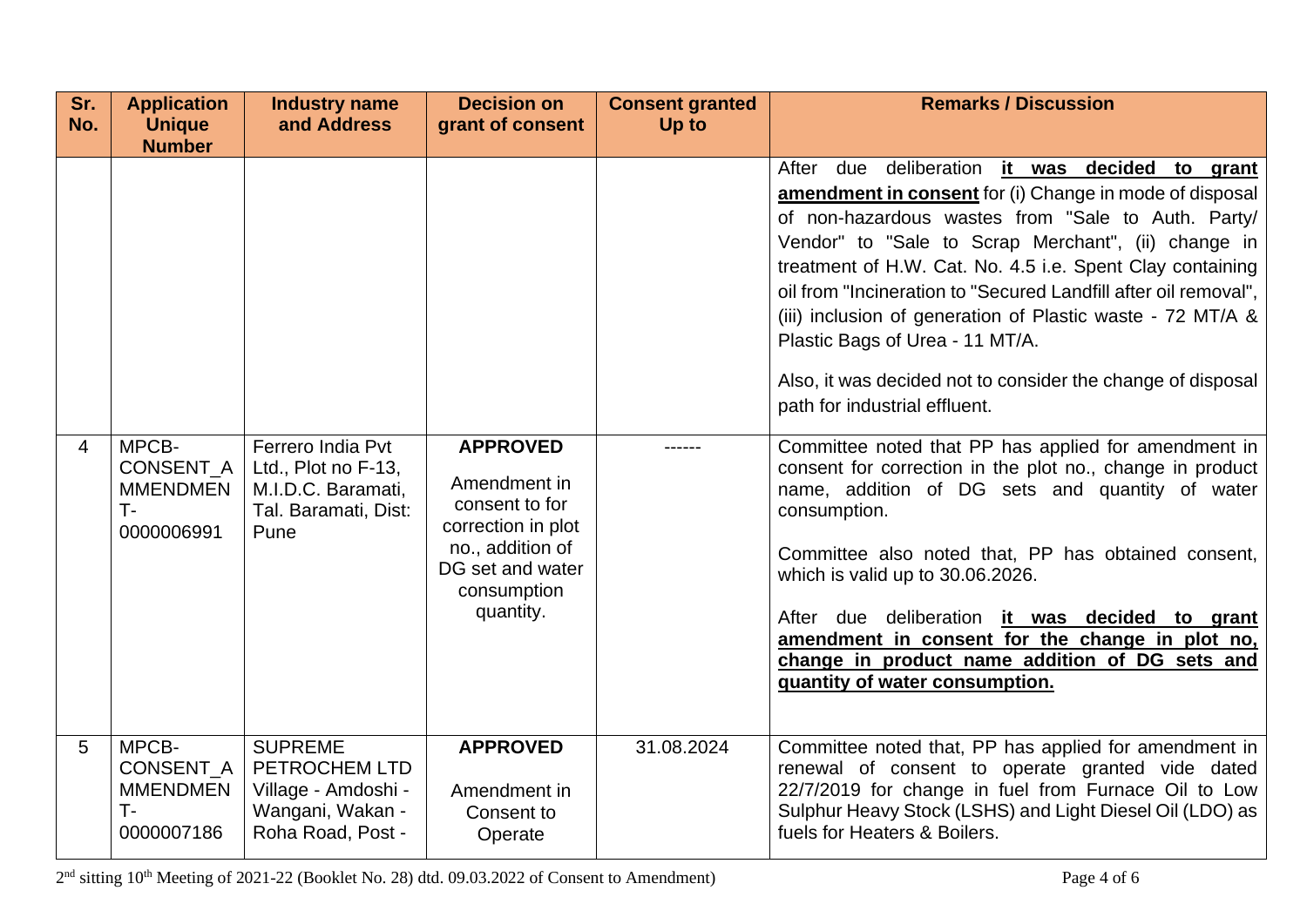| Sr.<br>No. | <b>Application</b><br><b>Unique</b>                       | <b>Industry name</b><br>and Address                                                           | <b>Decision on</b><br>grant of consent                                                                                                                 | <b>Consent granted</b><br>Up to | <b>Remarks / Discussion</b>                                                                                                                                                                                                                                                                                                                                                                                                                                                                                                                                                                                                                                                                                                                                               |
|------------|-----------------------------------------------------------|-----------------------------------------------------------------------------------------------|--------------------------------------------------------------------------------------------------------------------------------------------------------|---------------------------------|---------------------------------------------------------------------------------------------------------------------------------------------------------------------------------------------------------------------------------------------------------------------------------------------------------------------------------------------------------------------------------------------------------------------------------------------------------------------------------------------------------------------------------------------------------------------------------------------------------------------------------------------------------------------------------------------------------------------------------------------------------------------------|
|            | <b>Number</b>                                             |                                                                                               |                                                                                                                                                        |                                 |                                                                                                                                                                                                                                                                                                                                                                                                                                                                                                                                                                                                                                                                                                                                                                           |
|            |                                                           | Patansai, Tal -<br>Roha, Raigad.                                                              |                                                                                                                                                        |                                 | Committee also noted that, due to change in fuel there will<br>be reduction of SO2 emission.<br>After due deliberation it was decided to grant<br>amendment in consent to operate for the change in<br>fuel from FO to LSHS & LDO of Heater & Boilers.                                                                                                                                                                                                                                                                                                                                                                                                                                                                                                                    |
| 6          | MPCB-<br>CONSENT_A<br><b>MMENDMEN</b><br>Т-<br>0000007556 | Indian Oil tanking<br>Limited<br>NH 4B, Dronagiri<br>node, Navghar,<br>Navi Mumbai            | <b>APPROVED</b><br>Amendment in<br>Consent to<br>Operate                                                                                               | 30/6/2025                       | Committee noted that, PP has applied for amendment in<br>consent for "Storage of Low Sulphur Heavy Stock (LSHS)<br>-40,000 KL in the existing storage tanks" without change<br>in storage capacity 2,50,082 KL.<br>After due deliberation it was decided to grant amendment<br>by imposing condition to provide Vapor Recovery System<br>and storage should by as per GSR 186 standards                                                                                                                                                                                                                                                                                                                                                                                   |
| 7          | MPCB-<br>CONSENT_A<br><b>MMENDMEN</b><br>T-<br>0000007658 | <b>Exide Industries</b><br>Ltd., Plot No D2,<br>MIDC Chinchwad,<br>Tal. Haveli, Dist.<br>Pune | <b>APPROVED</b><br>Amendment in<br>consent to<br>establish for<br>expansion for<br>waive off the<br>condition of<br>provision of MEE<br>for RO reject. |                                 | Committee noted that PP has applied for amendment in<br>consent to establish for expansion granted by Board vide<br>dated 15.07.2021 for waive off the condition of provision of<br>MEE for RO reject.<br>Committee also noted that PP has provided the ETP<br>comprising primary & tertiary treatment followed by RO &<br>HYDROCHEM CESR treatment technology for treatment<br>of RO reject to achieve zero discharge for existing activity<br>& proposed the same for expansion activity.<br>Committee further noted that, the HYDROCHEM CESR<br>treatment technology is studied and verified by BATU,<br>Lonere, Mahad and recommended that the HYDROCHEM<br>CESR process is a cost-effective process for water<br>pollution control systems and it has advantage over |